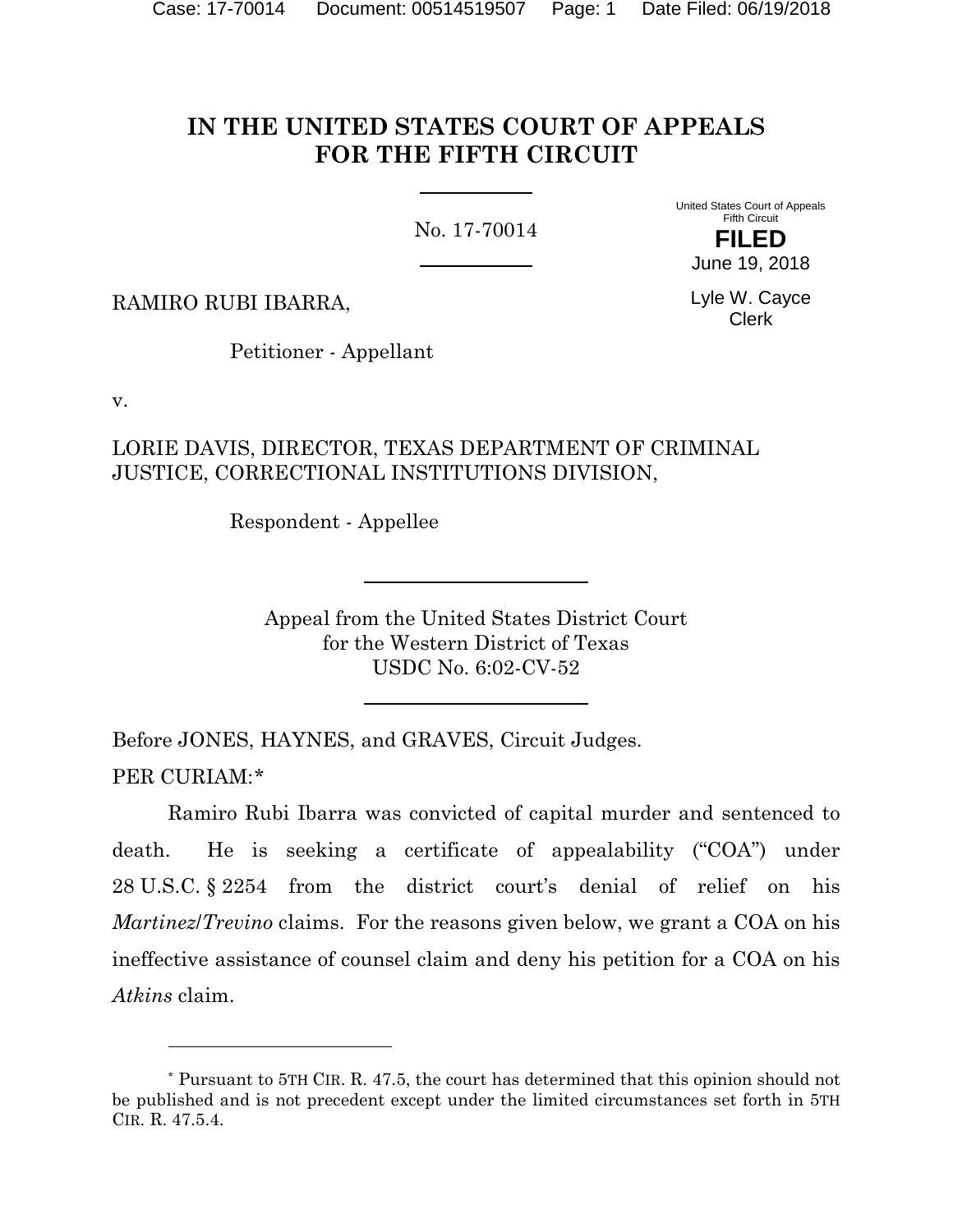### **I. Background**

The facts about the crime need not be recited again. This court summarized the procedural history as follows:

Petitioner's sentence and conviction were affirmed on direct appeal*. See Ibarra v. State of Texas*, 11 S.W.3d 189 (Tex.Crim.App.1999), *reh'g denied* (Dec. 8, 1999), *cert. denied*, *Rubi Ibarra v. Texas*, 531 U.S. 828, 121 S.Ct. 79, 148 L.Ed.2d 41 (2000). His first state habeas corpus petition was denied. *Ex parte Ibarra*, No. WR–48832–01 (Tex.Crim.App. Apr. 4, 2001). Petitioner then submitted his federal habeas petition, which was stayed while he exhausted additional state court claims pursuant to *Atkins v. Virginia*, 536 U.S. 304, 122 S.Ct. 2242, 153 L.Ed.2d 335 (2002), which banned the execution of the mentally retarded. His petition was stayed further while he pursued state court claims following President Bush's announcement that the United States would have state courts give effect to an International Court of Justice opinion declaring that Mexican nationals were entitled to review and reconsideration of their convictions due to states' failure to comply with the Vienna Convention on Consular Relations ("VCCR"). *See The Case Concerning Avena and Other Mexican Nationals (Mex. v. U.S.) ("Avena")*, 2004 I.C.J. 12 (Judgment of Mar. 31). See also *Medellin v. Texas*, 552 U.S. 491, 128 S. Ct. 1346, 170 L.Ed.2d 190 (2008).

The Texas Court of Criminal Appeals remanded Petitioner's *Atkins* claim to the trial court for an evidentiary hearing. The trial court determined that Petitioner was not mentally retarded, and this holding was adopted on appeal by the Court of Criminal Appeals ("CCA"). In the same order, the CCA dismissed his separate petition for relief under *Avena* as a subsequent writ under Article 11.071, Section 5 of the Texas Code of Criminal Procedure. *Ex parte Ibarra*, Nos. WR–48832–02 and WR–48832–03, 2007 WL 2790587, (Tex.Crim.App. Sept. 26, 2007). Petitioner's application for certiorari on his *Avena* claim was denied. *Ibarra v. Texas*, 553 U.S. 1055, 128 S.Ct. 2475, 171 L.Ed.2d 770 (2008). A fourth state habeas petition, raising a claim under *Wiggins v. Smith*, 539 U.S. 510, 123 S.Ct. 2527, 156 L.Ed.2d 471 (2003), was also dismissed by the CCA as a subsequent writ. *Ex parte Ibarra*, No. WR–48832–04, 2008 WL 4417283 (Tex.Crim.App. Oct. 1, 2008).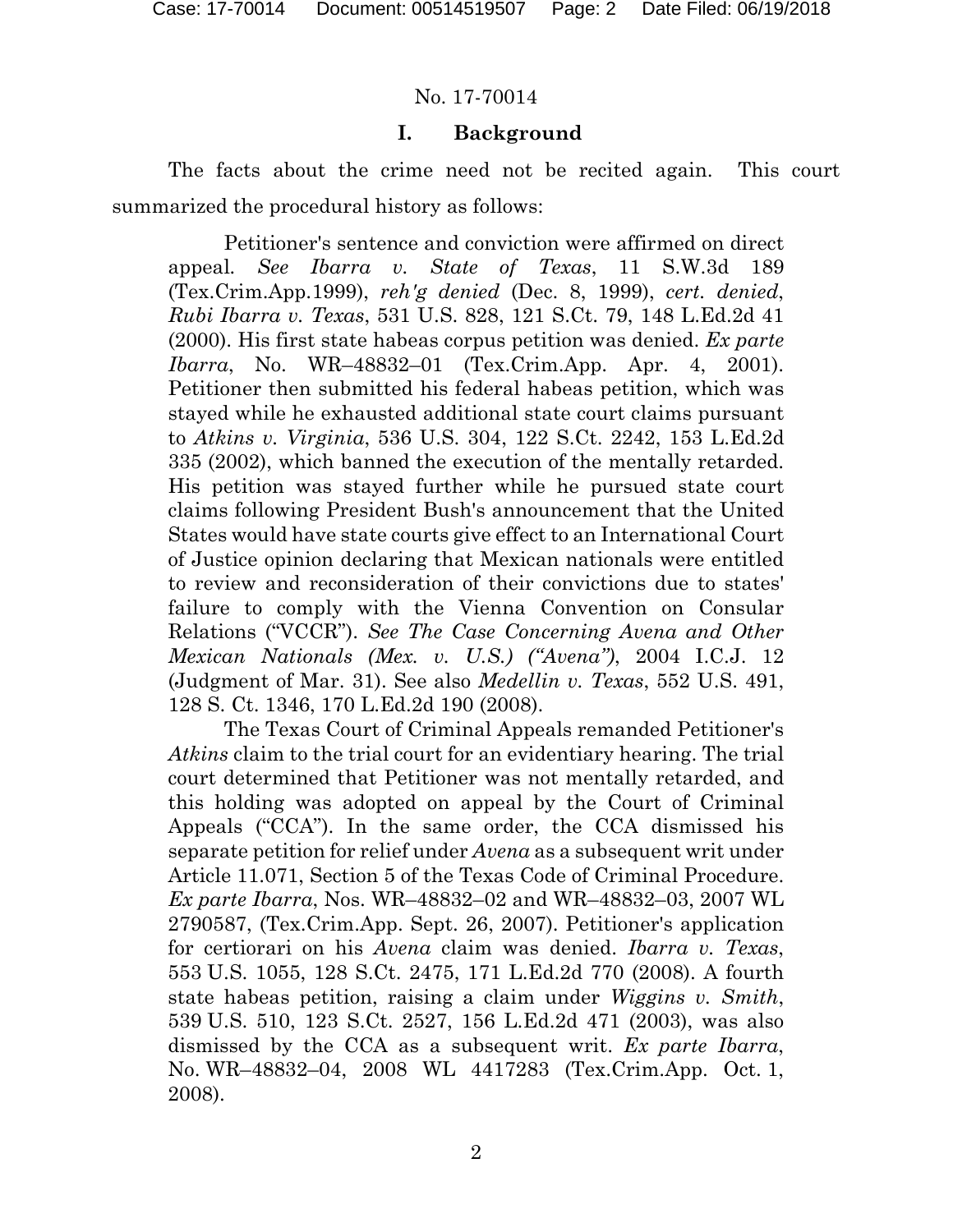*Ibarra v. Thaler*, 691 F.3d 677, 680 (5th Cir. 2012) *vacated in part sub nom. Ibarra v. Stephens*, 723 F.3d 599 (5th Cir. 2013).

After Ibarra had finally exhausted his claims in the Texas courts, he argued eleven grounds for relief in the federal district court, all of which were rejected, and then sought a COA from this court on only three claims: *Atkins*, VCCR, and *Wiggins*.

Most pertinent to the instant motion, Ibarra contended that "his trial counsel was ineffective in his investigation, development, and presentation of mitigation evidence, as well as the development of rebuttal evidence for the state's aggravating factors at sentencing" in violation of the Sixth Amendment and *Wiggins*, 539 U.S. at 522-23, 123 S. Ct. at 2536. As noted above, the TCCA dismissed this petition as a subsequent writ. The district court rejected this claim for two independent reasons: (1) procedural default under thengoverning precedent, and (2) alternatively, meritlessness, because Ibarra could not demonstrate prejudice. *Ibarra*, 691 F.3d at 683. This court held that reasonable jurists "could not disagree with the district court's conclusion that Petitioner's *Wiggins* claim was procedurally defaulted" and denied a COA. *Id.* at 685.

As to the *Atkins* claim, this court denied a COA on alternative grounds of procedural bar, non-exhaustion and meritlessness. The evidence Ibarra offered in state court included an unsworn, inadmissible expert witness statement concerning Ibarra's IQ; an investigative report about his alleged adaptive deficits; and the opinion of Dr. Mark, who after two examinations of Ibarra had found no evidence of mental handicap. The TCCA had rejected this claim on the merits. Ibarra consequently offered material new evidence in federal court, rendering his claim unexhausted and procedurally barred. Finally, reviewing the state court record, this court found it not debatable that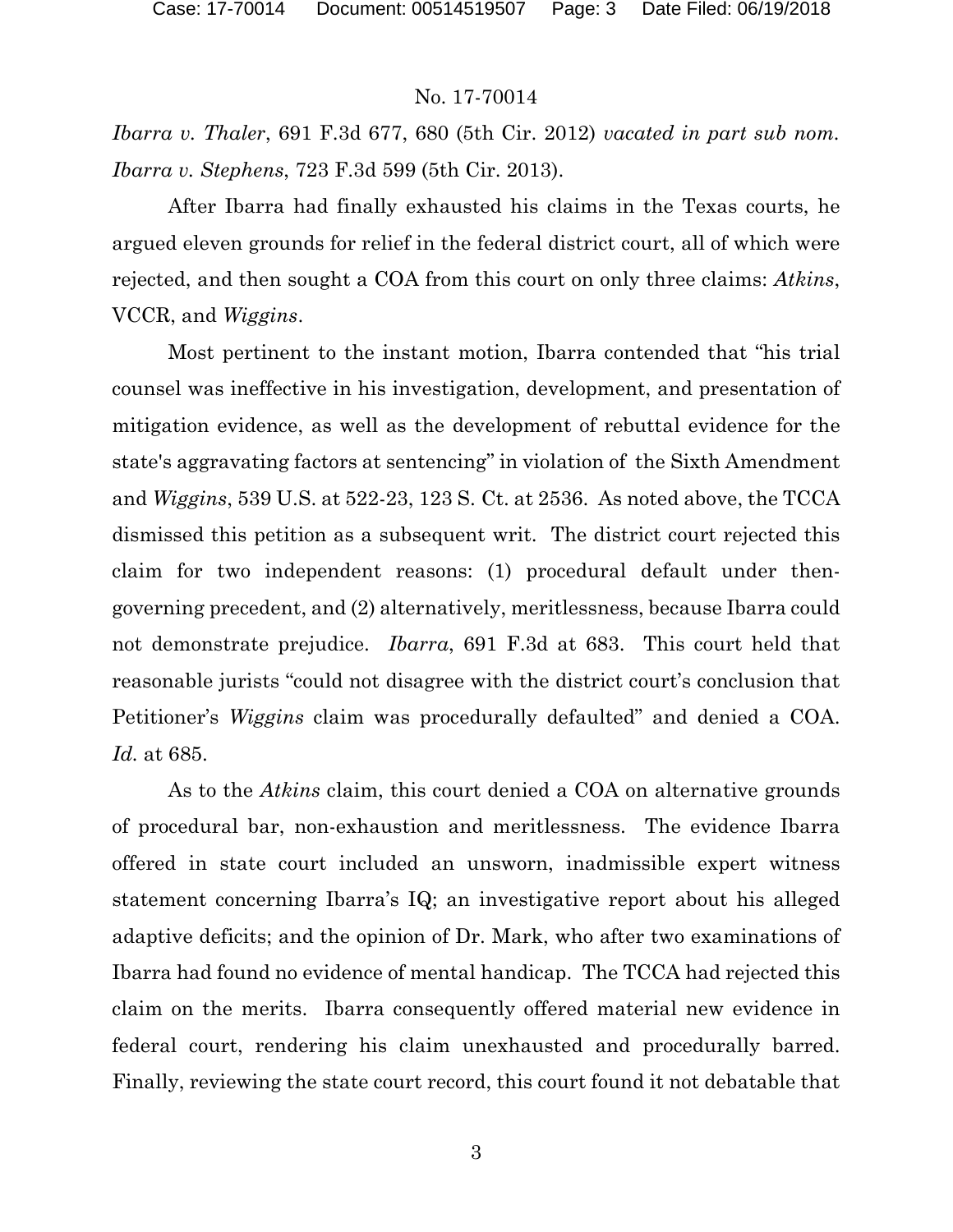l

### No. 17-70014

the state courts' rejection of the *Atkins* claim on the merits did not violate 28 U.S.C. § 2254(d)(1). *Ibarra,* 691 F.3d at 681-83.[1](#page-3-0)

The Supreme Court then decided *Trevino v. Thaler*, 569 U.S. 413, 133 S. Ct. 1911 (2013). On a motion for rehearing, this court granted rehearing in part and vacated our initial decision "only to the extent inconsistent with *Trevino* and grant[ed] a COA only to that extent; in all other respects, the majority and dissenting opinions [of the prior opinion] remain[ed] in effect." *Ibarra*, 723 F.3d at 600. Judge Graves concurred in part and dissented in part.

Back in the district court, Ibarra moved to stay and remand so that he could pursue his ineffective assistance of counsel ("IATC") claim in state court. The district court denied this motion. The case was reassigned to Judge Pitman when Judge Smith retired. Ruling on a motion for rehearing of that order, Judge Pitman affirmed the denial and *sua sponte* held that a COA should not issue because Ibarra's IATC claim was not "substantial."

### **II. Standard of Review and Controlling Law**

This court must first issue a COA, 28 U.S.C.  $\S$  2253(c)(1), a jurisdictional prerequisite to reviewing the district court's denial of habeas relief. *Miller-El v. Cockrell*, 537 U.S. 322, 323, 123 S. Ct. 1029, 1032 (2003). A COA may only be granted when the petitioner "has made a substantial showing of the denial of a constitutional right." *Id.* at 336, 123 S. Ct. at 1039 (internal quotation marks omitted). This standard means that the "petitioner must show that reasonable jurists could debate whether (or for that matter, agree that) the petition should have been resolved in a different manner or that the issues

<span id="page-3-0"></span><sup>&</sup>lt;sup>1</sup> This court also denied COA on the VCCR claim, a holding that has not been challenged.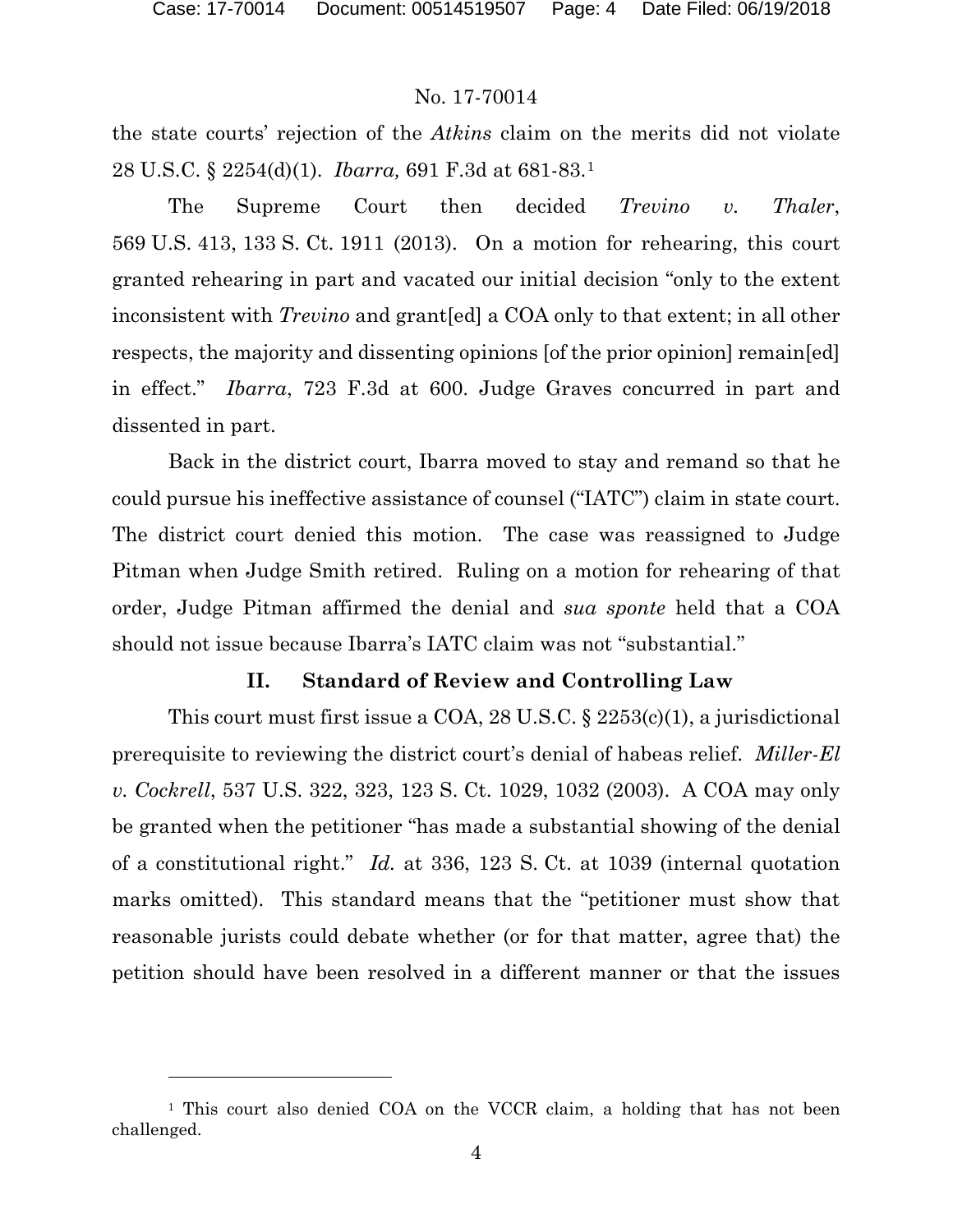presented were adequate to deserve encouragement to proceed further." *Id.* (internal quotation marks omitted).

*Martinez v. Ryan* held that "a procedural default will not bar a federal habeas court from hearing a substantial claim of ineffective assistance at trial if, in the initial-review collateral proceeding, there was no counsel or counsel in that proceeding was ineffective." 566 U.S. 1, 17, 132 S. Ct. 1309, 1320 (2013). This principle was extended to Texas in *Trevino*. 569 U.S. at 429, 133 S. Ct. at 1921. Such a "substantial claim" constitutes "cause" for the procedural default, but, in line with traditional precedent, the petitioner must also prove that he suffered "prejudice" from counsel's errors. *Martinez,* 566 U.S. at 10, 132 S.Ct. at 1316 (citing *Coleman v. Thompson,*  501 U.S. 722, 750, 111 S.Ct. 2546 (1991)). A "substantial" claim is one that has "some merit." *Martinez*, 566 U.S. at 14, 132 S. Ct. at 1318. An insubstantial claim is one which "does not have any merit" or "is wholly without factual support." *Id.* at 15-16, 132 S. Ct. at 1319. The standard for evaluating an ineffective assistance of counsel claim is given in *Strickland*, which states the petitioner must show "that counsel's performance was deficient" and "that the deficient performance prejudiced the defense. This requires showing that counsel's errors were so serious as to deprive the defendant of a fair trial, a trial whose result is reliable." *Strickland*, 466 U.S. at 687, 104 S. Ct. 2064. The State succeeds in establishing procedural default if the IATC claim is insubstantial, or the initial habeas attorney was not constitutionally ineffective, or Ibarra has not proved sufficient prejudice to overcome his procedural default. *Martinez*, 566 U.S. at 15-16, 18, 132 S. Ct. at 1319, 1321.

#### **III. Analysis**

Ibarra's motion for COA asserts that reasonable jurists could debate the district court's conclusions that his IATC claim lacked merit, his initial state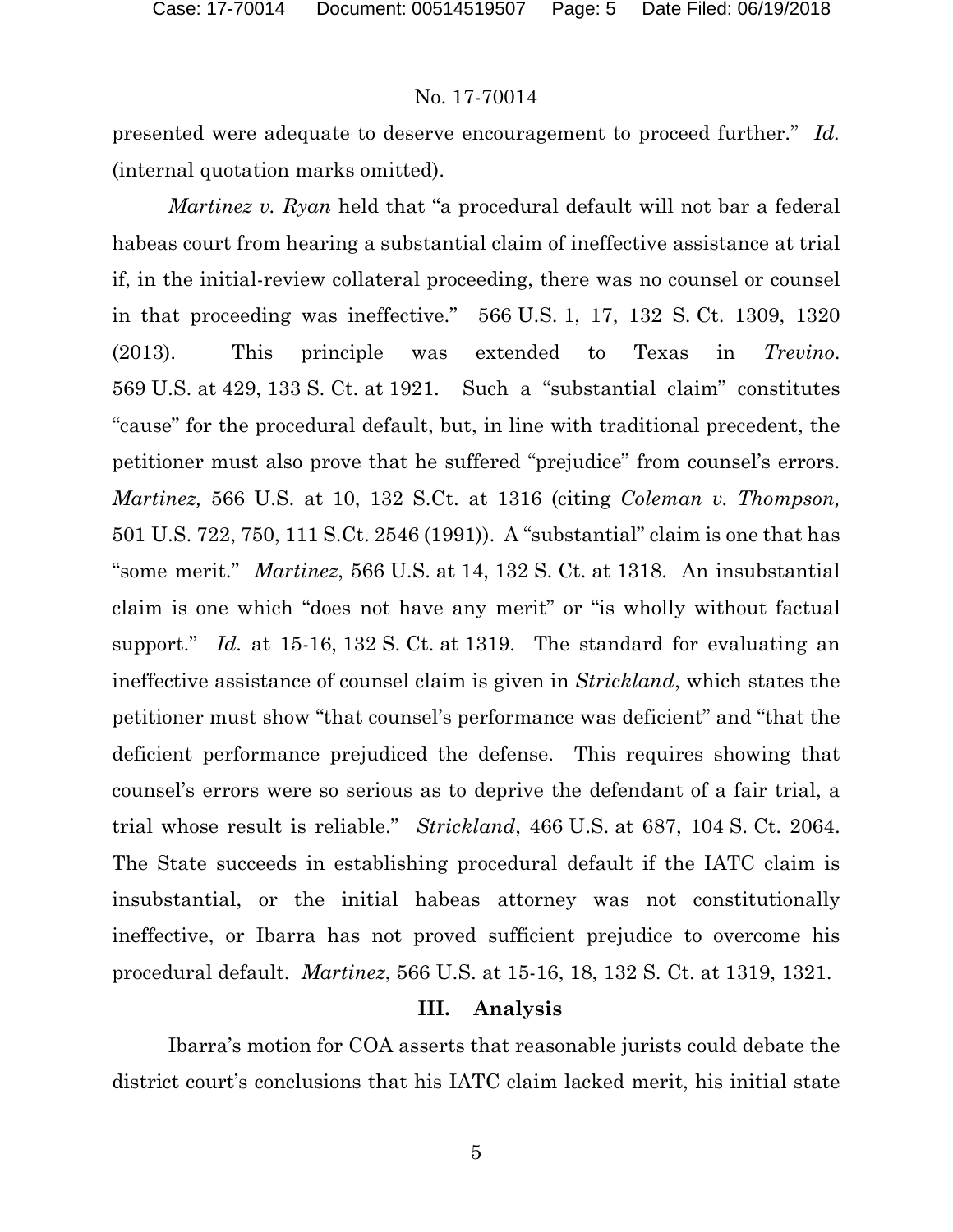### No. 17-70014

habeas counsel was constitutionally deficient for not raising that claim, and his *Atkins* claim may also be re-reviewed by this court.

### **A.**

Ibarra argues trial counsel were ineffective for failing to investigate and present additional mitigating evidence about Ibarra's background. He argues that a "thorough background investigation" would have uncovered:

(1) Ibarra's extreme childhood impoverishment to the point of malnourishment and living conditions far more dire than "humble;" (2) extreme physical and emotional abuse perpetrated against Ibarra as a child by his father; (3) Ibarra's witnessing extreme physical and emotional abuse perpetrated against loved ones by his father as a child; (4) Ibarra's attempts to care for and protect his siblings from their poverty and from their father's abuse; (5) Ibarra's significantly subaverage intellectual functioning; (6) Ibarra's developmental intellectual disability; and (7) Ibarra's development of severe post-traumatic stress disorder as a result of his experiencing and witnessing the extreme violence perpetrated by his father throughout his childhood and experiencing the near deaths and deaths of family members due to their extreme poverty.<sup>[2](#page-5-0)</sup>

Ibarra argues that trial counsels' failure to present this evidence prejudiced him at the sentencing stage.

In *Buck v. Davis*, the Supreme Court cautioned this court that a COA determination "is not coextensive with a merits analysis." 127 S. Ct. 759, 773 (2017). At this stage, we only consider whether Ibarra's claim is debatable. *See id.* at 774. We find that it is. Because Ibarra's original IATC claim is debatable, we also find that it is debatable whether his initial habeas counsel

<span id="page-5-0"></span><sup>2</sup> Ibarra contends that the district court was obliged to hold an evidentiary hearing on his *Martinez* claim, but circuit precedent does not support such a requirement. *Segundo v. Davis*, 831 F.3d 345, 351 (5th Cir. 2016).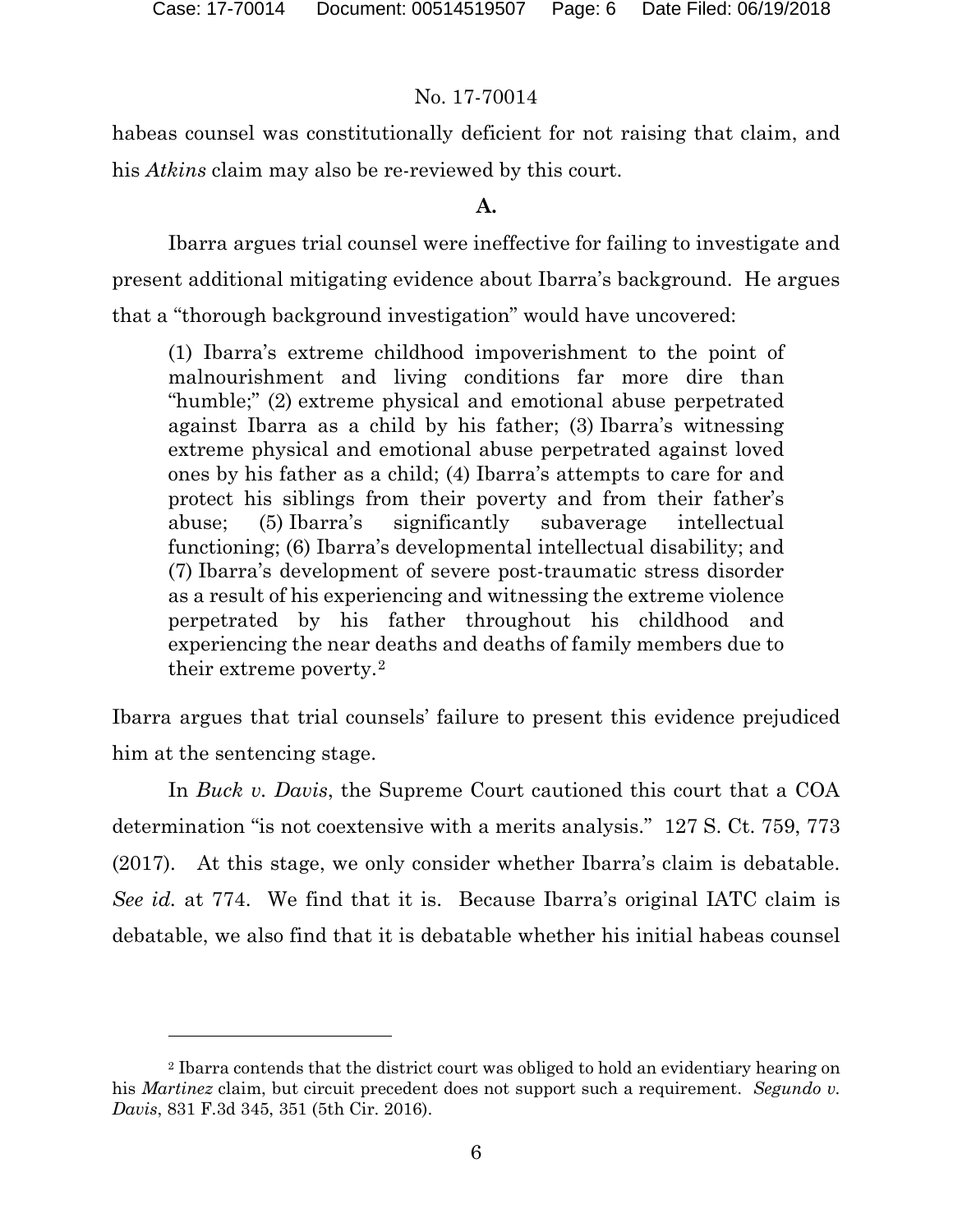### No. 17-70014

was ineffective for not pursuing this claim. Therefore, we grant a COA on this issue.

#### **B.**

Ibarra argues that he is entitled to a COA on his *Atkins* claim consistent with our COA on rehearing. Reasonable jurists could not debate the district court's rejection of this argument. This court denied a COA on the *Atkins* claim, *see Ibarra,* 691 F.3d at 682-83, and made clear that the order granting COA in light of *Trevino* did not affect this portion of our ruling. *See, e.g., Ayestas v. Stephens,* 817 F.3d 888, 889 (5th Cir. 2016) (remand order after *Trevino* did not leave open any matter other than the defaulted IATC claim).<sup>[3](#page-6-0)</sup> Nothing in that order suggests that the *Atkins* claim was within the scope of remand.

Ibarra alternatively contends that *Martinez* and *Trevino* should be extended to cover *Atkins* claims. He states that *Davila v. Davis*, 137 S. Ct. 2058 (2017) supports his assertion. He also argues that he should be able to pursue this claim because *Moore v. Texas*, 137 S. Ct. 1039 (2017), is retroactive and provides an exception to the Section 28 U.S.C. 2254(d)(1) relitigation bar and law of the case. We need not consider the debatability of these issues because reasonable jurists could not debate that Ibarra's underlying *Atkins*  claim, as presented to the state courts, has no merit. Even if *Moore* applied to this case, it would not benefit Ibarra because, although explicitly given a fair opportunity to present an *Atkins* claim, his counsel, who continue to represent

<span id="page-6-0"></span><sup>3</sup> The dissenting opinion appears to argue that the *Martinez/Trevino* holdings may be extended to Ibarra's second state postconviction proceeding, which explicitly considered his *Atkins* claim on the merits. Thus, are we to infer that Ibarra's counsel must have been ineffective in that proceeding, and they, the same attorneys, can relitigate de novo their *Atkins* claim in federal court? This would be a significant extension of *Martinez/Trevino*. Together, those cases hold only that a claim of ineffective assistance of state trial counsel is not procedurally defaulted (or the default can be overcome) if the state habeas counsel was ineffective for failing to raise trial counsel's ineffectiveness in the state habeas court.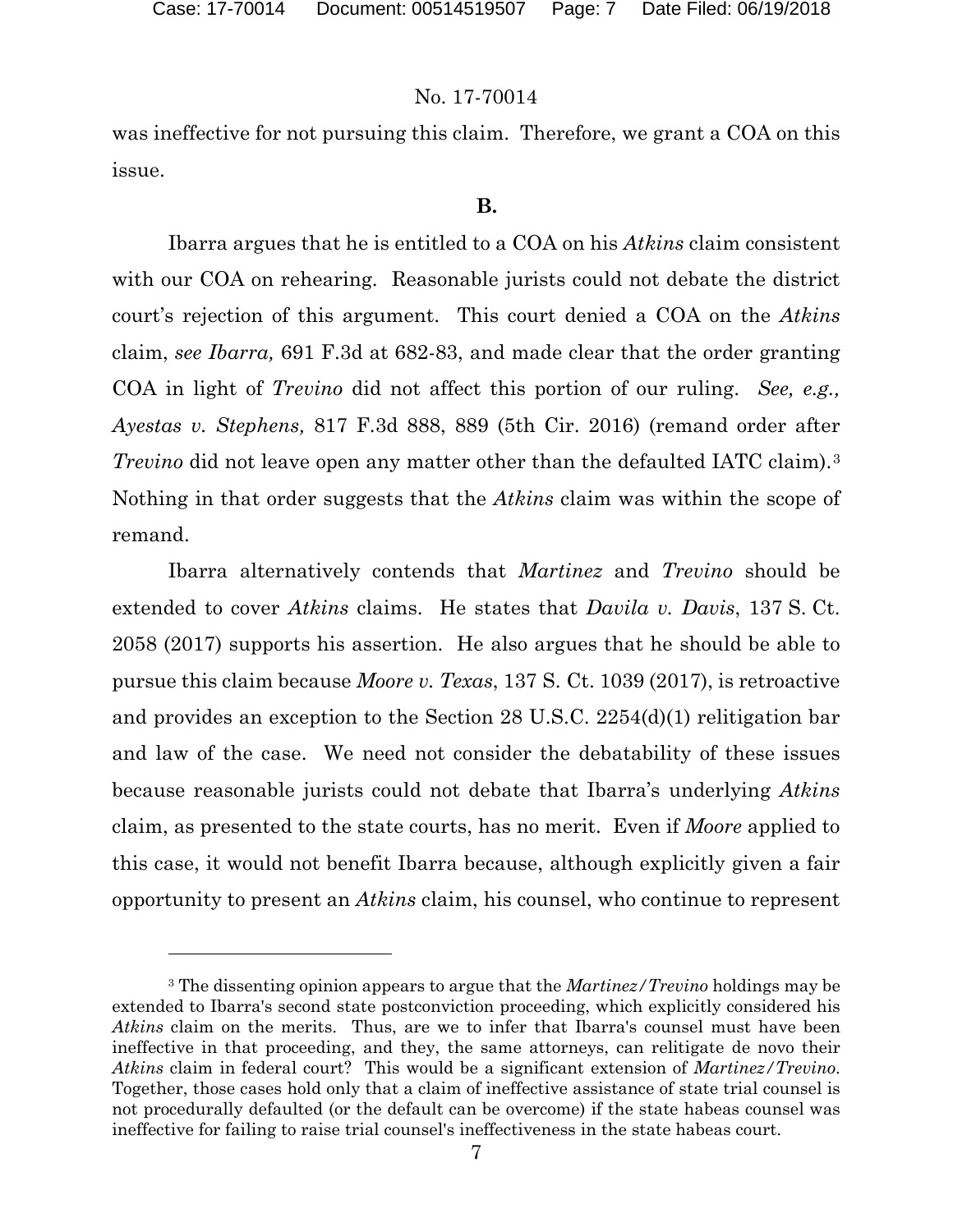### No. 17-70014

him to this day, failed to offer admissible evidence of intellectual disability in the state court. Ibarra argues that this court should consider evidence that he did not present in state court. Under *Cullen v. Pinholster*, 563 U.S. 170, 181- 82, 131 S. Ct. 1388, 1398 (2011), this is impermissible.[4](#page-7-0) As this court previously held, Ibarra presented "essentially no supporting evidence" of intellectual disability in state court. *Ibarra*, 691 F.3d at 681-82. Accordingly, a COA on this claim must be denied.

We **GRANT** a COA on Ibarra's post-*Trevino* defaulted IATC claim. Counsel will proceed to file briefs as instructed by the clerk's office. However, in light of the substantial briefing we have already received concerning the COA, counsel are authorized to supplement the COA briefing as appropriate and may cross reference their COA briefs. We also hold that reasonable jurists could not debate the district court's refusal on remand to consider Ibarra's *Atkins* claim. We therefore **DENY** his application for a COA on his *Atkins*  claim.

<span id="page-7-0"></span><sup>4</sup> To allow such relitigation with counsel's newly proffered evidence would effect a complete end run around the state court system and would violate AEDPA specifically. 28 U.S.C. § 2254(e)(2). Although the dissenting opinion quotes this provision, Ibarra never attempted to show that this provision's stringent test for de novo review in federal court has been met. To begin, the *Atkins* issue was well known (not "previously unavailable") to these counsel when they represented Ibarra in the state court system. The factual predicate for his *Atkins* claim could have been timely prepared for the state habeas hearing on the merits. And counsel have never attempted to demonstrate that the facts underlying Ibarra's alleged mental disability can be established by clear and convincing evidence, as that provision requires. Holding that reasonable jurists could debate a potential extension of *Martinez/Trevino* under these circumstances is plainly at odds with AEDPA as well as *Cullen v. Pinholster*, *supra*.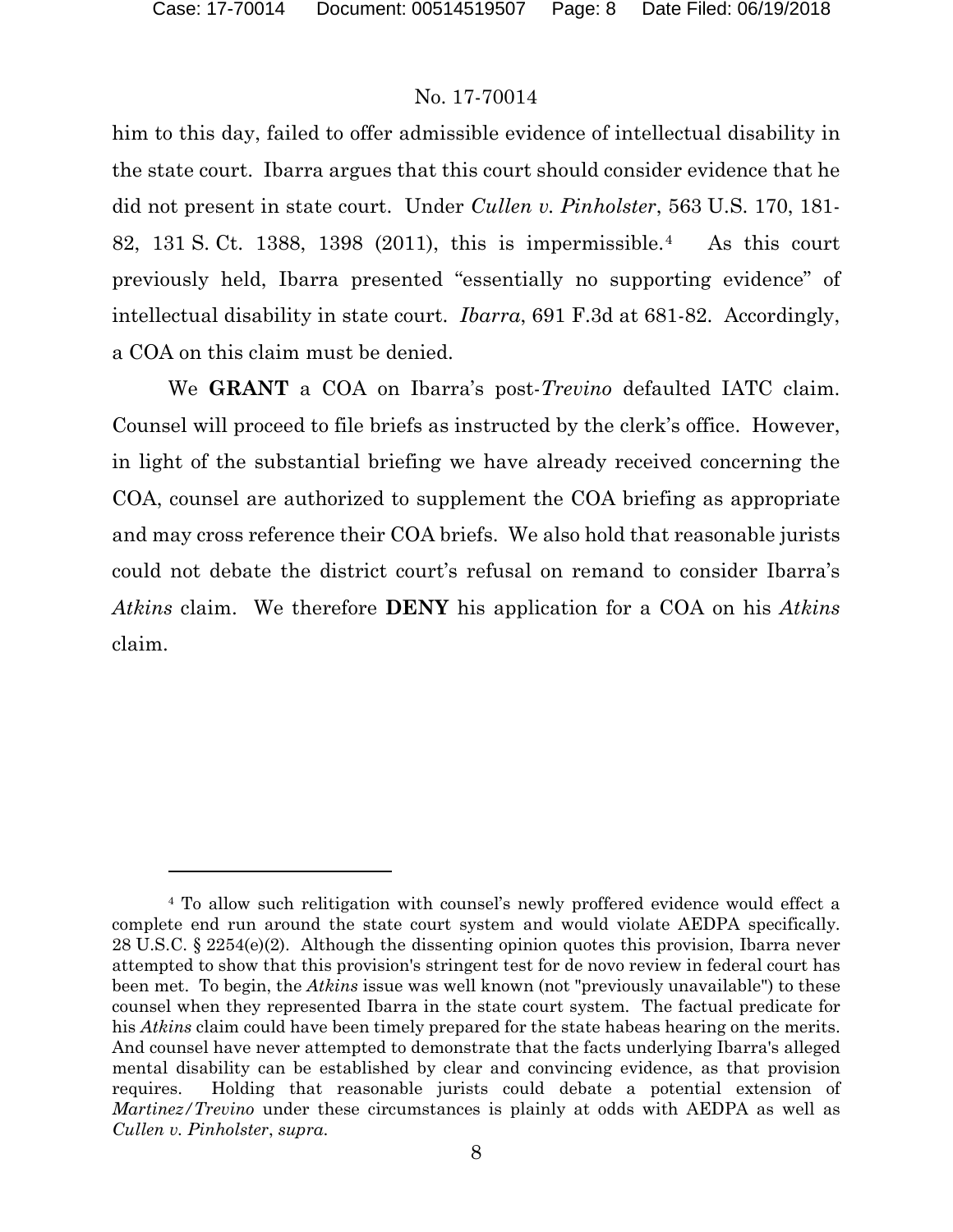JAMES E. GRAVES, JR., Circuit Judge, dissenting in part:

I concur with the majority in granting a certificate of appealability (COA) on Ramiro Rubi Ibarra's ineffective assistance of counsel claims. However, because I would also grant a COA on Ibarra's claim under *Atkins v. Virginia*, 536 U.S. 304, 321 (2002), I respectfully dissent in part.

Under the Antiterrorism and Effective Death Penalty Act (AEDPA), a COA should issue when a petitioner makes a "substantial showing of the denial of a constitutional right." 28 U.S.C. § 2253(c)(2). To meet this standard, Ibarra must show that "jurists of reason could disagree with the district court's resolution of his constitutional claims or that jurists could conclude the issues presented are adequate to deserve encouragement to proceed further." *Miller– El v. Cockrell*, 537 U.S. 322, 327 (2003). Further, "any doubt as to whether a COA should issue in a death-penalty case must be resolved in favor of the petitioner." *Pippin v. Dretke*, 434 F.3d 782 (2005).

Ibarra was originally sentenced prior to *Atkins*. He later had an *Atkins* hearing. This court previously considered Ibarra's claims based on what was presented by counsel who was arguably ineffective, noting that "[a]t the state court evidentiary hearing regarding his *Atkins* claim, he presented essentially no supporting evidence." *Ibarra v. Thaler*, 691 F.3d 677, 681 (5th Cir. 2012). Although Ibarra's counsel attempted to introduce an expert affidavit in state court, it was found to be inadmissible because it was not notarized. *Id*. at 682. Counsel then attempted to introduce a notarized affidavit in federal court, but the district court found that it was procedurally barred under 28 U.S.C. § 2254(b) for failure to exhaust in state court. This court later acknowledged that the disallowed evidence was "essential to his claim of mental retardation." *Id*. The majority then agreed that the district court "properly disregarded this newly proffered evidence" as procedurally barred. The majority also purported to find, in the alternative, that the district court properly found that Ibarra's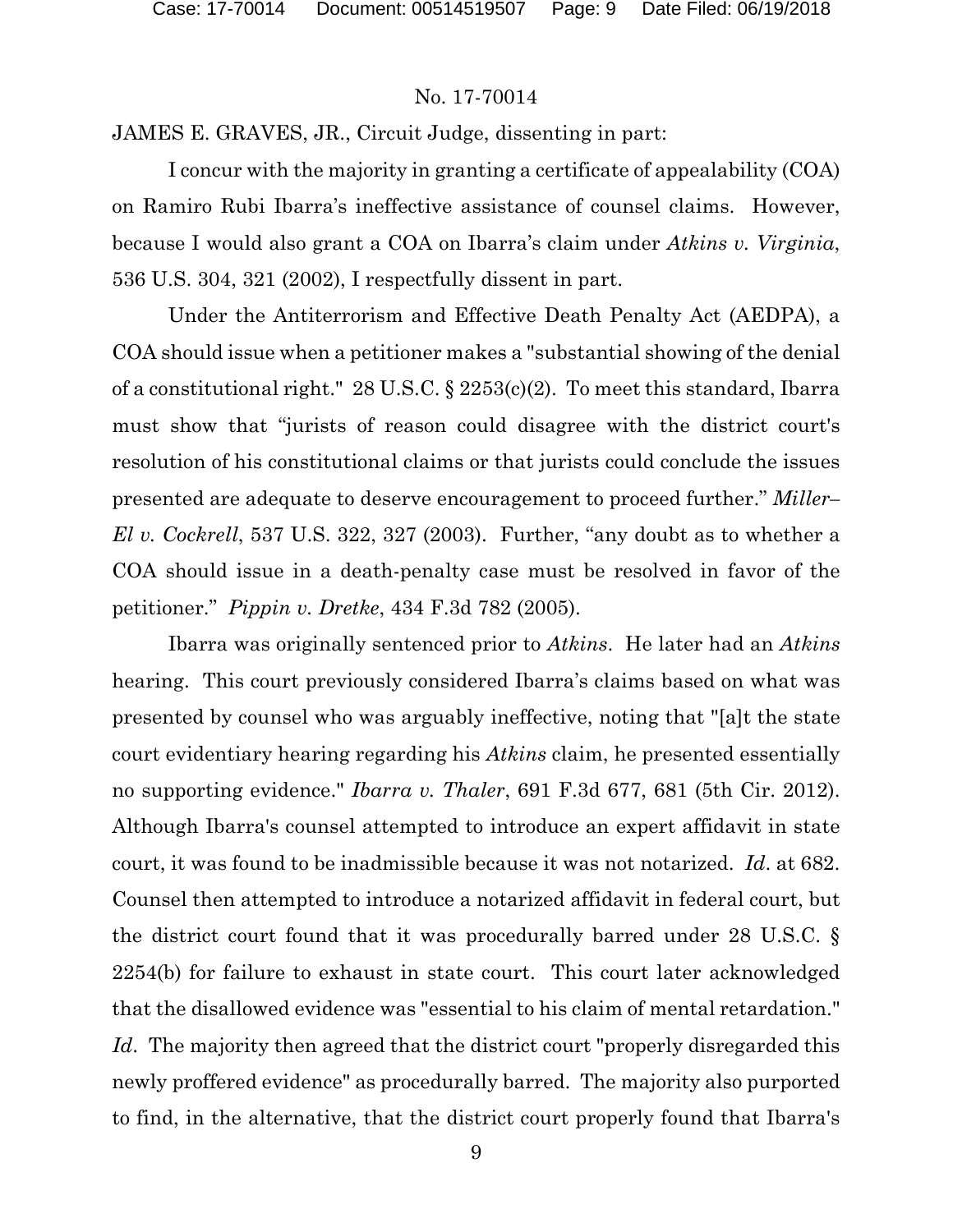### No. 17-70014

claim had no merit based on the state court record, despite acknowledging that "[c]ritically, the record before the state court hearing Ibarra's claim of mental retardation did not include the expert affidavit that could have served as some evidence of his sufficiently low IQ." *Id*. The record also did not include mitigation evidence that would have provided additional insight into both Ibarra's intellectual disability and his adaptive skills deficits. If trial counsel was ineffective in failing to present evidence of intellectual disability or adaptive skills deficits for purposes of mitigation at sentencing, then that necessarily affected the outcome of Ibarra's *Atkins* claim[.1](#page-9-0)

Ibarra has evidence that his full scale IQ is 65, well within the intellectually disabled range, that he suffered intellectual deficits throughout his childhood, and of his adaptive skills deficits. Ibarra has an expert affidavit from Dr. Carol Romey concluding that he is intellectually disabled. Ibarra asserts that Dr. Stephen Mark was not even hired until after voir dire in his trial had already begun. Further, Mark was not provided relevant social history information, failed to do necessary intellectual functioning testing of Ibarra, and did not speak Spanish, Ibarra's only language. Ibarra argued in his application for a COA that his trial counsel was ineffective for failing to investigate and present mitigation evidence relevant to his *Atkins* claim and that the state court process was blatantly unfair for various reasons, including the denial of adequate funding. To the extent that any failure to perform necessary investigation or to present adequate evidence in state court was the result of ineffective assistance of counsel, Ibarra is entitled to present his *Atkins* claim.

<span id="page-9-0"></span><sup>&</sup>lt;sup>1</sup> This is not an argument about Ibarra's second state post-conviction proceeding. But even if that were the case, the majority explicitly ignores the relevant authority that would allow Ibarra to overcome any procedural default, as well as the application of the fundamental miscarriage of justice provision.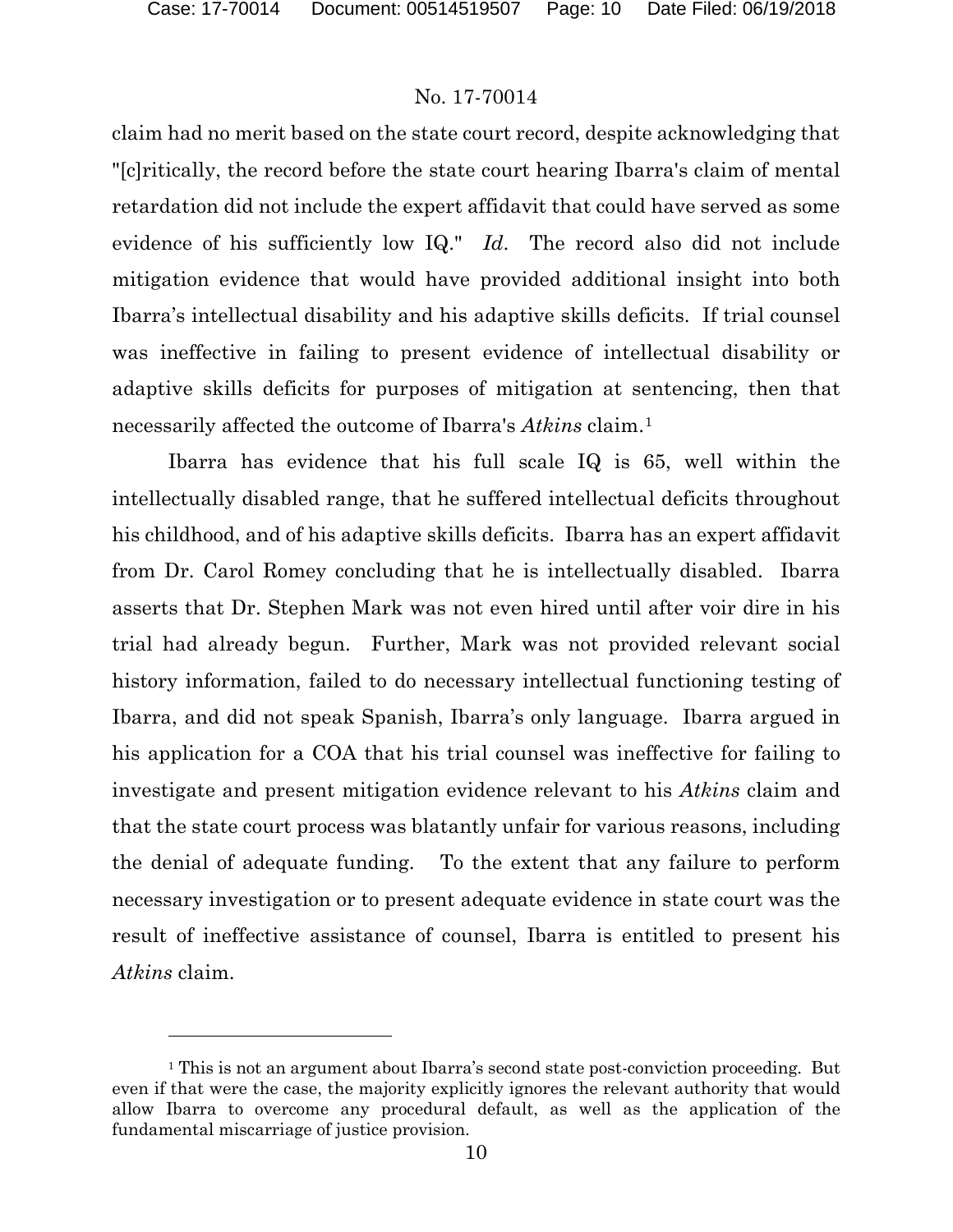As the majority acknowledges, under *Buck v. Davis*, 137 S.Ct. 759 (2017), Ibarra is not required to prove his claims on the merits. "At the COA stage, the only question is whether the applicant has shown that jurists of reason could disagree with the district court's resolution of his constitutional claims or that jurists could conclude the issues presented are adequate to deserve encouragement to proceed further." *Id*. at 773.

The majority faults Ibarra's counsel "who continue to represent him to this day" for failing to offer admissible evidence of intellectual disability in state court. However, Ibarra's current counsel did not represent him at trial, on appeal, or in his "initial-review collateral proceedings." *Martinez*, 566 U.S. at 9. Moreover, the arguable ineffectiveness of Ibarra's previous counsel is the reason he benefits from the equitable ruling in *Martinez*. The majority cites *Cullen v. Pinholster*, 563 U.S. 170, 181-82 (2011), for the proposition that evidence of intellectual disability may not be considered unless it was presented in state court. While that typically may be the rule, *Pinholster* is distinguishable because the court concluded that the defendant was unable to demonstrate either prong of ineffective assistance of counsel under *Strickland v. Washington*, 466 U.S. 668, 686-92 (1984). *Pinholster*, 563 U.S. at 194-201. Significantly, the court also acknowledged that "state prisoners may sometimes submit new evidence in federal court," although AEDPA discourages it. *Id.* at 186.

AEDPA includes a provision for the introduction of new evidence in federal court. 28 U.S.C.  $\S$  2254(e)(2) states:

If the applicant has failed to develop the factual basis of a claim in State court proceedings, the court shall not hold an evidentiary hearing on the claim unless the applicant shows that- -

(A) the claim relies on--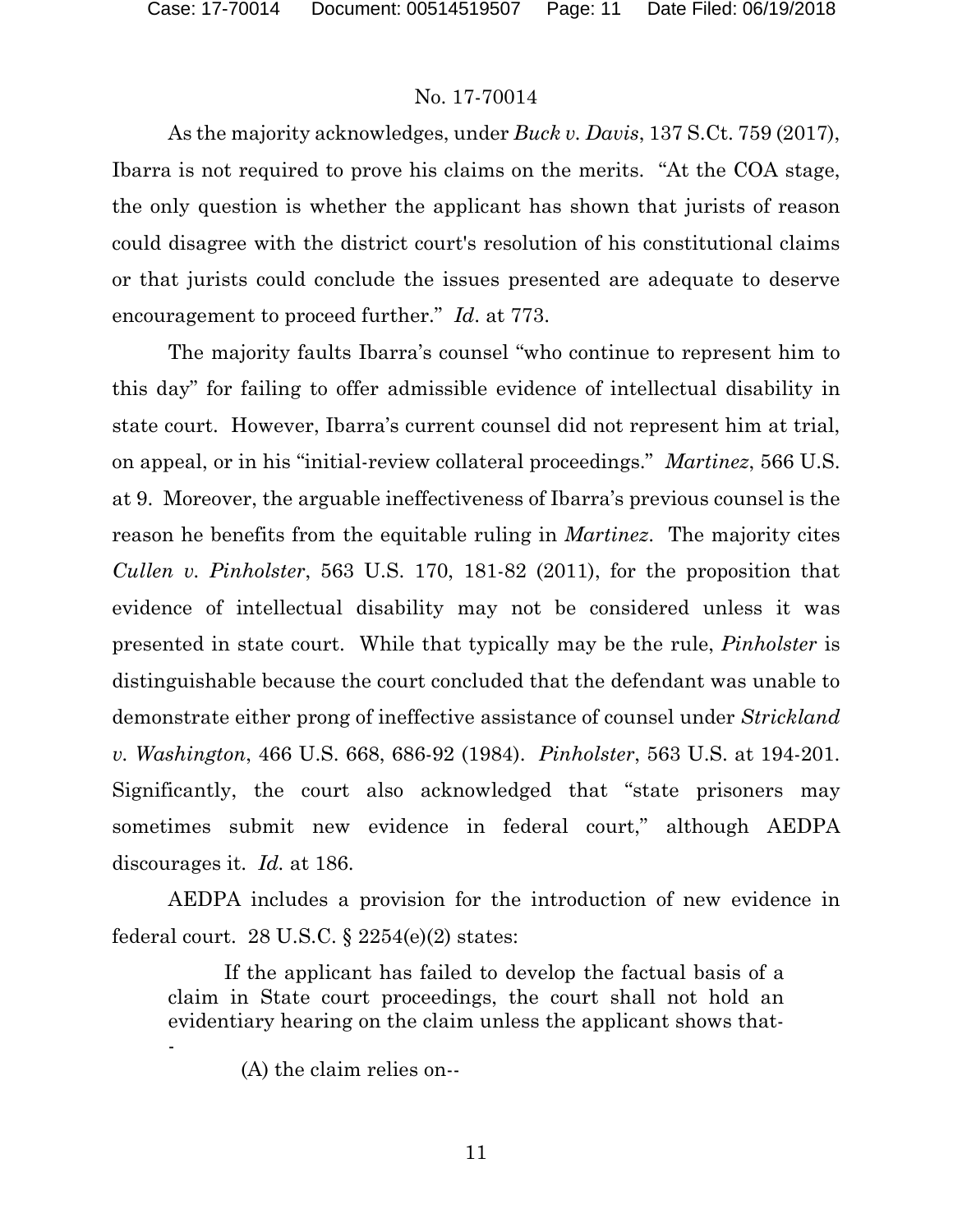(i) a new rule of constitutional law, made retroactive to cases on collateral review by the Supreme Court, that was previously unavailable; or

(ii) a factual predicate that could not have been previously discovered through the exercise of due diligence; and

(B) the facts underlying the claim would be sufficient to establish by clear and convincing evidence that but for constitutional error, no reasonable factfinder would have found the applicant guilty of the underlying offense.

28 U.S.C. § 2254(e)(2).

Additionally, binding precedent allows a petitioner to overcome procedural defaults and introduce new evidence in certain instances. *See Morris v. Dretke*, 379 F.3d 199, 205 (5th Cir. 2004) (Exhaustion may be excused.); *see also Martinez v. Johnson*, 255 F.3d 229, 239 (5th Cir. 2001) (Petitioner may overcome a procedural default and "obtain federal habeas corpus review of his barred claims on the merits, if he can demonstrate cause for the defaults and actual prejudice."); and *Barrientes v. Johnson*, 221 F.3d 741, 758 (5th Cir. 2000) (Petitioner can overcome procedural default if "failure to consider the claims will result in a fundamental miscarriage of justice"). These cases rely on *Coleman v. Thompson*, 501 U.S. 722, 750 (1991), where the United States Supreme Court said:

We now make it explicit: In all cases in which a state prisoner has defaulted his federal claims in state court pursuant to an independent and adequate state procedural rule, federal habeas review of the claims is barred unless the prisoner can demonstrate cause for the default and actual prejudice as a result of the alleged violation of federal law, or demonstrate that failure to consider the claims will result in a fundamental miscarriage of justice.

*Id*. at 750.